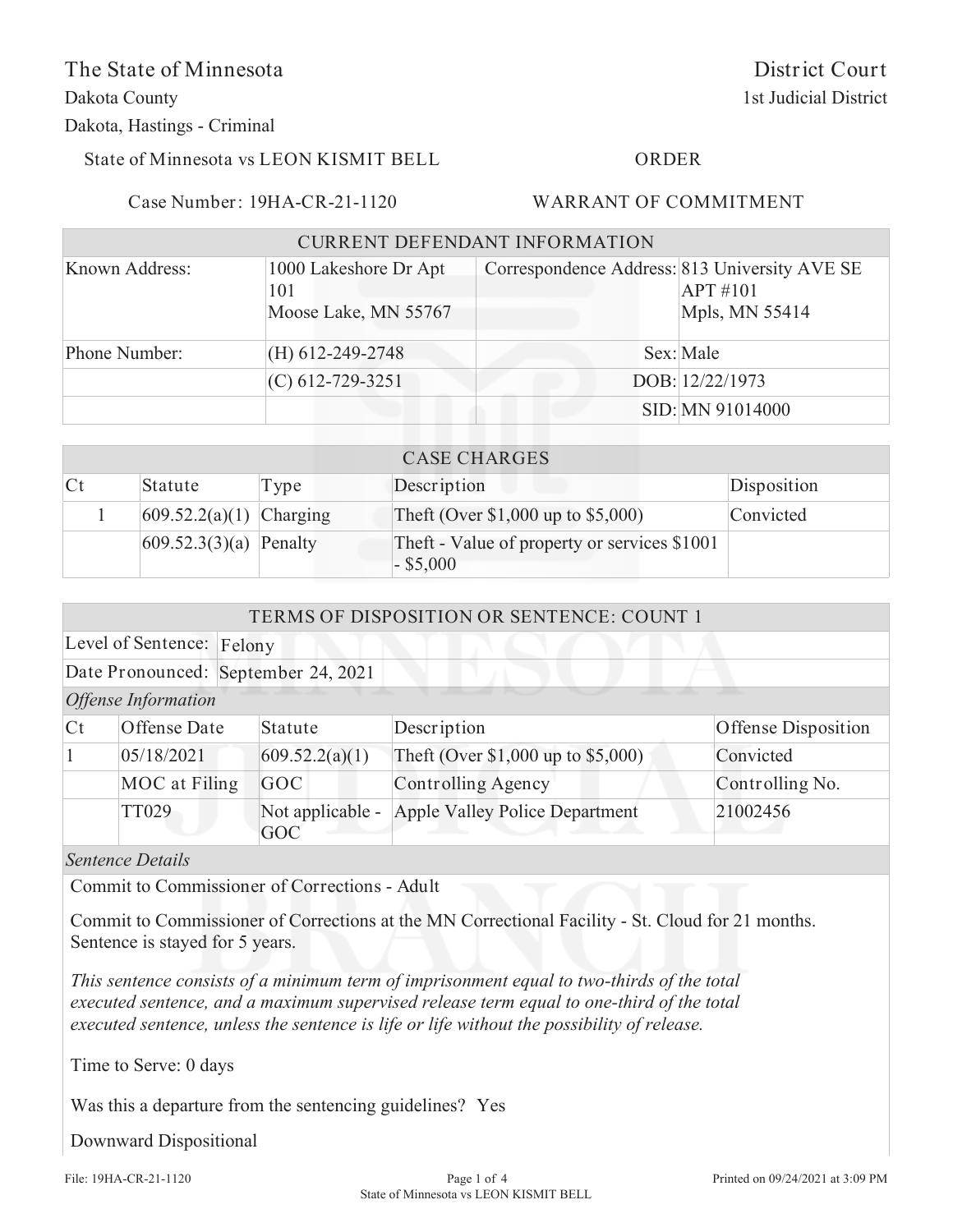*Attach a departure report and file with the Sentencing Guidelines Commission within 15 days.*

Status: Active Status Date: 09/24/2021

# Monitoring - Adult

Start Date: 09/24/2021 Discharge Date: 09/24/2026 Defendant is placed on Supervised probation for 5 years, monitored by Dakota County Community Corrections.

Status: Active Status Date: 09/24/2021

Fees

Sentence includes a \$50.00 fine.

| Law Library Fees                       | \$5.00   |     |            |
|----------------------------------------|----------|-----|------------|
| County/Sheriff & Felony Fines          | \$50.00  |     |            |
| Crim/Traffic Surcharge (once per case) | \$75.00  |     |            |
| Subtotal                               | \$130.00 | Due | 09/24/2021 |

## Conditions - Adult

Defendant is placed under the following conditions:

| Condition                                                                                        | Location | Amt | Effective  | End |  |
|--------------------------------------------------------------------------------------------------|----------|-----|------------|-----|--|
| Restitution reserved                                                                             |          |     | 09/24/2021 |     |  |
| as determined by DCCC open for 60 days.                                                          |          |     |            |     |  |
| Complete treatment                                                                               |          |     | 09/24/2021 |     |  |
| Oakridge - Meridian Behavioral Health                                                            |          |     |            |     |  |
| Follow recommendations of evaluation                                                             |          |     | 09/24/2021 |     |  |
| Aftercare                                                                                        |          |     | 09/24/2021 |     |  |
| No alcohol/controlled substance use                                                              |          |     | 09/24/2021 |     |  |
| With the exception of prescribed medications.                                                    |          |     |            |     |  |
| Random testing                                                                                   |          |     | 09/24/2021 |     |  |
| No possession of alcohol or drugs                                                                |          |     | 09/24/2021 |     |  |
| With the exception of prescribed medications.                                                    |          |     |            |     |  |
| Remain law-abiding                                                                               |          |     | 09/24/2021 |     |  |
| Appendix A, if attached, is part of this Order; Appendix B, if attached, is a part of this Order |          |     |            |     |  |
| Follow all instructions of probation                                                             |          |     | 09/24/2021 |     |  |
| Follow all State and Federal criminal laws.                                                      |          |     | 09/24/2021 |     |  |
| Contact your probation officer as directed.                                                      |          |     | 09/24/2021 |     |  |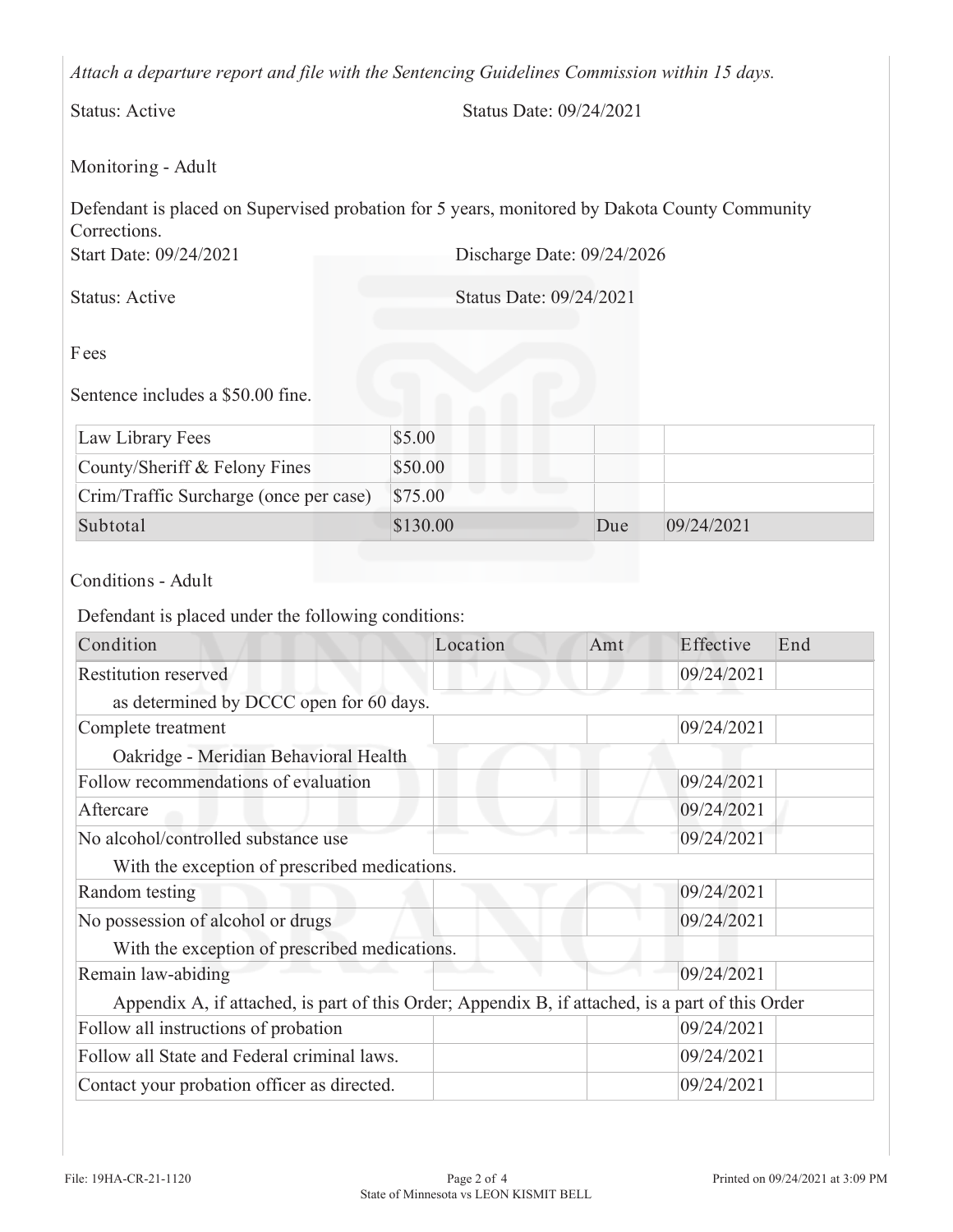| Tell your probation officer within 72 hours if                                                                                                                                                                                                                                                 | 09/24/2021 |  |
|------------------------------------------------------------------------------------------------------------------------------------------------------------------------------------------------------------------------------------------------------------------------------------------------|------------|--|
| you have                                                                                                                                                                                                                                                                                       |            |  |
| contact with law enforcement.                                                                                                                                                                                                                                                                  |            |  |
| Tell your probation officer within 72 hours if<br>you are                                                                                                                                                                                                                                      | 09/24/2021 |  |
| charged with any new crime.                                                                                                                                                                                                                                                                    |            |  |
| Tell your probation officer within 72 hours if<br>you change                                                                                                                                                                                                                                   | 09/24/2021 |  |
| your address, employment, or telephone number.                                                                                                                                                                                                                                                 |            |  |
| Cooperate with the search of your person,<br>residence,                                                                                                                                                                                                                                        | 09/24/2021 |  |
| vehicle, workplace, property, and things as directed by your probation officer upon reasonable<br>suspicion.                                                                                                                                                                                   |            |  |
| Sign releases of information as directed.                                                                                                                                                                                                                                                      | 09/24/2021 |  |
| Give a DNA sample when directed.                                                                                                                                                                                                                                                               | 09/24/2021 |  |
| Do not use or possess firearms, ammunition or<br>explosives                                                                                                                                                                                                                                    | 09/24/2021 |  |
| u<br>Do not register to vote or vote until discharged<br>from                                                                                                                                                                                                                                  | 09/24/2021 |  |
| probation and your civil rights are fully restored.                                                                                                                                                                                                                                            |            |  |
| Local Confinement<br>Defendant is sentenced to 93 days in the Dakota County Jail. Defendant is to serve 93 days. Credit for<br>time served amount is 93 days.                                                                                                                                  |            |  |
| Status Date: 09/24/2021<br><b>Status: Active</b>                                                                                                                                                                                                                                               |            |  |
| <b>GRAND TOTALS</b>                                                                                                                                                                                                                                                                            |            |  |
| Date of Sentence:<br>09/24/2021                                                                                                                                                                                                                                                                |            |  |
| Due Date: 09/24/2021<br>Original Amount: \$130.00                                                                                                                                                                                                                                              |            |  |
| The court may refer this case for collection if you fail to make a payment, and collection costs will be added. You have the right to<br>contest a referral for collection based on inability to pay by requesting a hearing no later than the due date. M.S. §§ 480.15, subd.<br>10c; 609.104 |            |  |
| <b>CREDIT TIME SERVED</b>                                                                                                                                                                                                                                                                      |            |  |
| Count 1:<br>93 days                                                                                                                                                                                                                                                                            |            |  |
|                                                                                                                                                                                                                                                                                                |            |  |